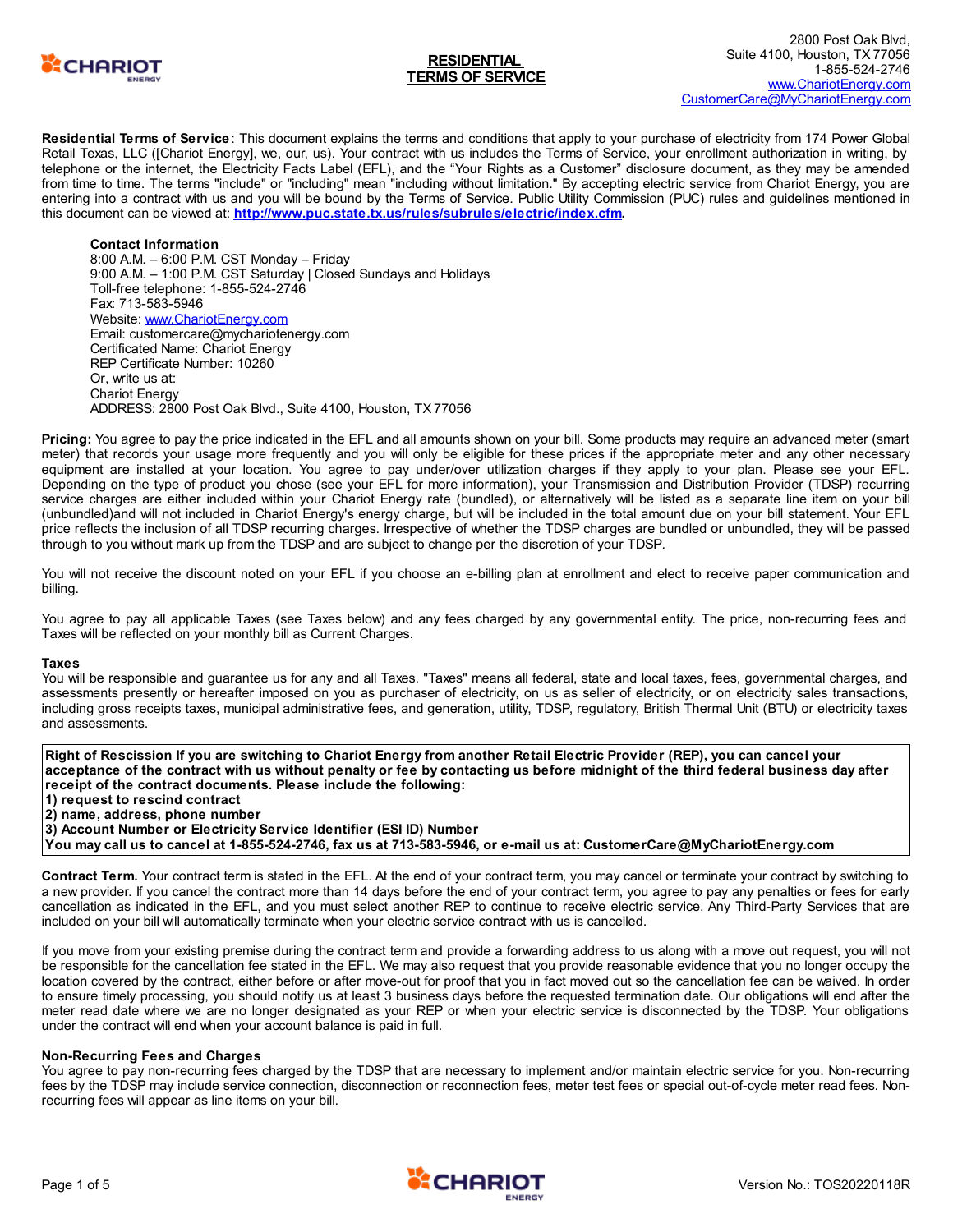

Addtionally, Chariot Energy may assess the following fees as listed below

- \$35.00 NSF Fee for payments returned for insufficient funds by any method of payment including, but not limited to, bank or personal check, automatic payment plan account deduction or credit/debit card chargeback. The insufficient funds fee is per transaction and shall be assessed against any transaction not processed due to insufficient funds or credit availability for any method of payment including checks, bank drafts or credit card transactions. If a check is returned to Chariot Energy for any reason, Chariot Energy has the right to auto debit your account without notice of the amount due plus the \$35.00 returned check fee.
- \$35.00 Disconnect Fee for each disconnection request Chariot Energy sends to TDSP for Customer's account.
- \$10.00 Disconnect Notice Fee for each disconnect notice generated.
- $\bullet$ Late payment penalty of 5% of the previous month's past-due electric service.
- \$15.00 Reconnect Fee for each reconnection request Chariot Energy sends to TDSP after disconnection.  $\bullet$
- Certain plans may require base monthly service charges and/or minimum or maximum use fees. These will be clearly outlined in Chariot
- Energy's Electricity Facts Label (EFL)
- \$4.95 payment transaction fee made via phone with a Chariot Energy representative.

**PRODUCT TYPES:** Chariot Energy offers the following product types. Only the specific section for your product type will apply to your contract.Your EFL contains your specific product type and term information.

## *Fixed Rate Products (Term)*

**Term and Pricing -** A retail electric product with a term of at least three months for which the price (including all recurring charges and ancillary service charges) for each billing period of the contract term is the same throughout the contract term, except that the price may vary from the disclosed amount solely to reflect actual changes in TDU charges, changes to the Electric Reliability Council of Texas (ERCOT) or Texas Regional Entity, Inc. administrative fees charged to loads or changes resulting from federal, state or local laws that impose new or modified fees or costs on a REP, including Chariot Energy, that are beyond the REP's control. The price may not vary from the disclosed amount to reflect changes in ancillary service charges. This price does not include taxes or non-recurring fees.

**Changes to Contract Provisions:** We can make changes to the provisions of the contract at any time during the contract term with appropriate notice except for changes to your price other than stated in this section, or the length of your contract term. We will notify you of any material change to the contract in writing at least fourteen (14) days before any change to the contract will be applied to your bill or take effect. If you do not cancel the contract before the effective date of the change, the change will become effective on the date stated in the notice. Notice is not required for a change that is beneficial to you. If you have selected a Solar Buyback product and were asked to provide the installed system peak capacity (in kilowatts) of your rooftop solar panel array, you are agreeing that we reserve the right to validate that system peak capacity kilowatt value you provided either by requesting supporting documentation from you or a third party that has the information on file (e.g., utility interconnection agreement). If the documentation conflicts with the value you provided upon enrollment, we reserve the right to cancel this agreement without notice and transfer your account to the Default Renewal Product effective at the start of your next billing cycle.

**Contract Expiration Notice:** Chariot Energy will provide the customer with at least three or more written notices during the last third of the fixed rate contract period and in intervals that allow for, as practicable, even distribution of the notices throughout the last third of the fixed rate contract period. For fixed rate contracts for a period:

(i) Of more than four months, the final notice will be provided at least 30 days before the date the fixed rate contract will expire.

- (ii) Of four or fewer months, the final notice will be provided at least 15 days before the date the fixed rate contract will expire.
- (iii) Final notice will be provided at least 14 days before the fixed rate contract will expire (Small Commercial)

You have the right to terminate your contract without penalty if you terminate your contract within 14 days of its expiration date. If you do not take action to ensure that you continue to receive service upon the expiration of your contract you will continue to be served by us automatically under a default renewal product (see section below) on a monthly basis after the end of your initial contract term, until you switch to another provider, select another Chariot Energy electric service plan, or we terminate or disconnect your electric service.

### *Variable Price Products (Month to Month)*

**Term and Pricing -** Variable price products are only month-to-month and have a contract term of 31 days or less and a price that may vary without advance notice according to a method determined by the provider. The price of a variable price product can change after the first billing cycle at the discretion of the provider without contacting the customer first. An introductory rate may apply. You may terminate a variable rate plan at any time without being charged a termination fee or penalty. This price does not include taxes or non-recurring fees

**Changes to Contract Provisions:** We can make changes to the provisions of the contract for a variable price product at any time with appropriate notice except for changes to the length of your contract term. We will notify you of any material change to the contract in writing at least 14 days before any change to the contract will be applied to your bill or take effect. If you do not cancel the contract before the effective date of the change, the change will become effective on the date stated in the notice. Notice is not required for a change that is beneficial to you. Your price will vary according to a method determined by Chariot Energy as set forth in your EFL.

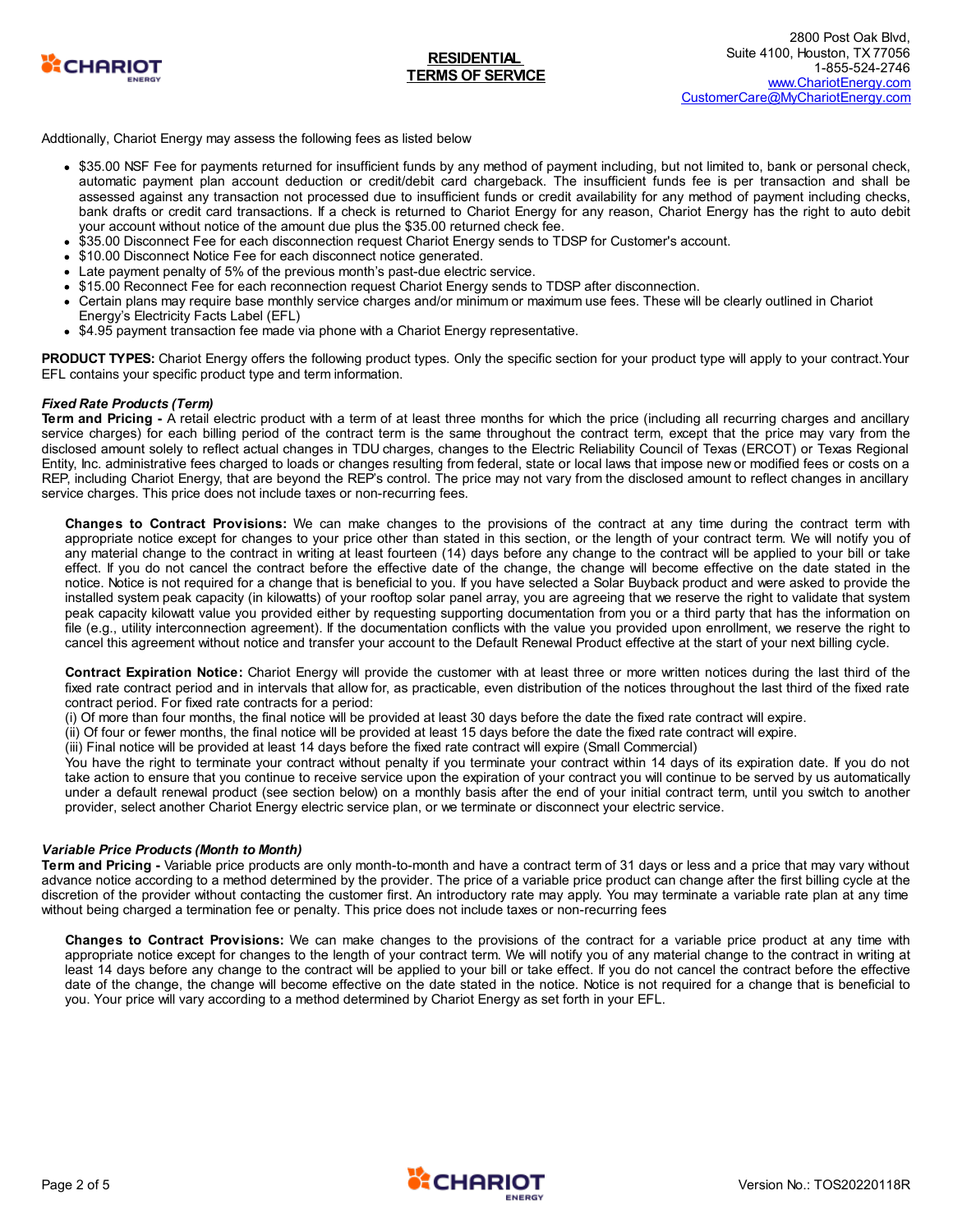

**Default Renewal Product:** The Default Renewal Product applies to customers whose contract term has expired and who have not selected a new fixed rate contract term. You will not experience any interruption in your electric service, as we will automatically continue under Chariot Energy's month-to month variable rate plan product at the then current price. Your price will vary according to a method determined by Chariot Energy as set forth in the EFL provided with your contract expiration notice. A Customer's account that has transitioned to a Default Renewal Product may contact Chariot Energy to lock in a fixed rate contract term at any time and there will be no termination fee associated with making this change. The fixed rate for any new plan will be based on the available market rate and term at the time the Customer elects to change the plan. Solar Buyback credits will not be issued for any bill cycle under the Default Renewal Product.

**Deposits:** We do not deny service based on your credit score. However, you may have to provide an initial deposit before receiving electricity service if you cannot, or choose not to, demonstrate satisfactory credit. You also may avoid paying a deposit if (1) you submit a credit reference letter from your previous electric service provider confirming your positive payment record for 12 consecutive months during the past two years, (2) you are at least 65 years of age and you do not have a delinquent balance with your current electric service provider, (3) you are medically indigent or, (4) you have been a victim of family violence and can provide a certification letter by the Texas Council on Family Violence. Please contact us for additional information if you believe you may be eligible for one of these options. You may send your letters to us by email or fax.

An initial deposit may also be required to continue to receive electricity service if you have been late paying your bill more than once during the last 12 months or your service has been disconnected for non-payment. You may be required to provide an additional deposit to continue to receive electricity service if (1) your average annual electric service bill for the last 12 months is at least twice the amount of the original estimated annual bill, and (2) a notice for disconnection has been issued in the previous 12 months. If a deposit is required, the total amount of your deposit will not exceed an amount equal to the greater of either (1) the sum of the next two months estimated billings, or (2) one-fifth of the estimated annual billing.

If we hold your cash deposit longer than 30 days, your deposit will accrue interest from the day we received it at the interest rate established annually by the PUC. We will credit any accrued interest on your deposit to your account either on your January bill each year or on your final bill.

If you establish satisfactory credit with us by making timely payments for 12 consecutive months, then we will apply the deposit plus accrued interest to your account or cancel the Guarantee Agreement. If you do not establish satisfactory credit with us during the time you receive service from us, then we will apply the deposit plus accrued interest against the outstanding balance on your final bill or transfer the outstanding balance equal to the deposit identified in the Guarantee Agreement to the Guarantor's account for payment in accordance with the Guarantee Agreement. We will bill you for any remaining balance and the bill will be due upon receipt. We will refund any credit balance to you or transfer the credit balance to your new REP, at your request and with your new REP's consent.

**Billing and Payment:** We will provide a monthly bill that will include Current Charges and the Amount Due that will be due and payable 16 calendar days from the date shown on the bill, except you agree that we may issue a bill less frequently if we do not receive meter readings or usage information from the TDSP or ERCOT in time to prepare and send a monthly bill. We may also issue bills less frequently or send your bill s electronically if you agree to accept alternate arrangements. If you do not pay your bill by the due date, we may charge you a Late Charge of 5% on the amount for the previous month's past-due electric service. Late Payment Penalties will not exceed the maximum amount permitted by Law. We reserve the right to block customers from making ACH payments if there are two NSF transactions posted to the account within a 12-month period. We also reserve the right to de-enroll the customer from automatic draft payments in the event the payment is declined and or not processed due to NSF or any other reason. If you fail to make timely payments of the amounts due under this Contract, we reserve the right to refer the outstanding balance to an attorney or collection agent for collection. If we refer your outstanding balance to an attorney or collection agent for collection, or collect your outstanding balance through probate, bankruptcy, or other judicial proceedings, then you agree to pay reasonable fees and expenses (including attorney fees) that we incur in the collection process. "Law" means any law, statute, regulation, rule, ERCOT protocol, exchange rule, decision, writ, order, decree or judgment or any interpretations by any court, agency or instrumentality that has jurisdiction, including ERCOT.

If you have any questions, concerns, billing inquiries, or you are interested in applying for the following services we offer, please contact us for assistance.

**Levelized Billing:** The Levelized Billing option helps you manage your electricity budget by allowing you to pay the same, levelized amount every month. To calculate your levelized amount, we will review your preceding 12-month usage history to determine your average monthly usage. That average monthly usage will then be multiplied by your contracted price for electricity (which includes all monthly recurring charges). Every 3 months, we will true-up your actual usage (and resulting actual charges) to your levelized bill. To the extent you owe us additional funds based on this trueup, the difference will be collected over a period no less than the reconciliation period or upon termination of service. To the extent we owe you monies, those funds will simply be credited or refunded upon termination of service.

**Average Billing:** The Average Billing option helps you manage your electricity budget by allowing you to pay an averaged amount every month. To calculate the amount that you will pay each month, we add your current bill amount to your previous 11 bill amounts for your service address, if available. We then take the total and divide the amount by 12 or by the total months available for your service address. If you do not have previous bills in your name at the service address or if you do not have 11 monthly bills at the service address, we take the previous usage that is available for the service address and apply your current price to calculate your average monthly payment amount. Finally, we add or subtract 1/12th of any Deferred Balance that you have accumulated. The Deferred Balance is any difference between your average monthly payment amount and your actual monthly can be found on your Chariot Energy monthly bill. In the event the contract is canceled or terminated, or your electric service is disconnected, the Average Billing option does not affect your obligation to pay for all actual usage.

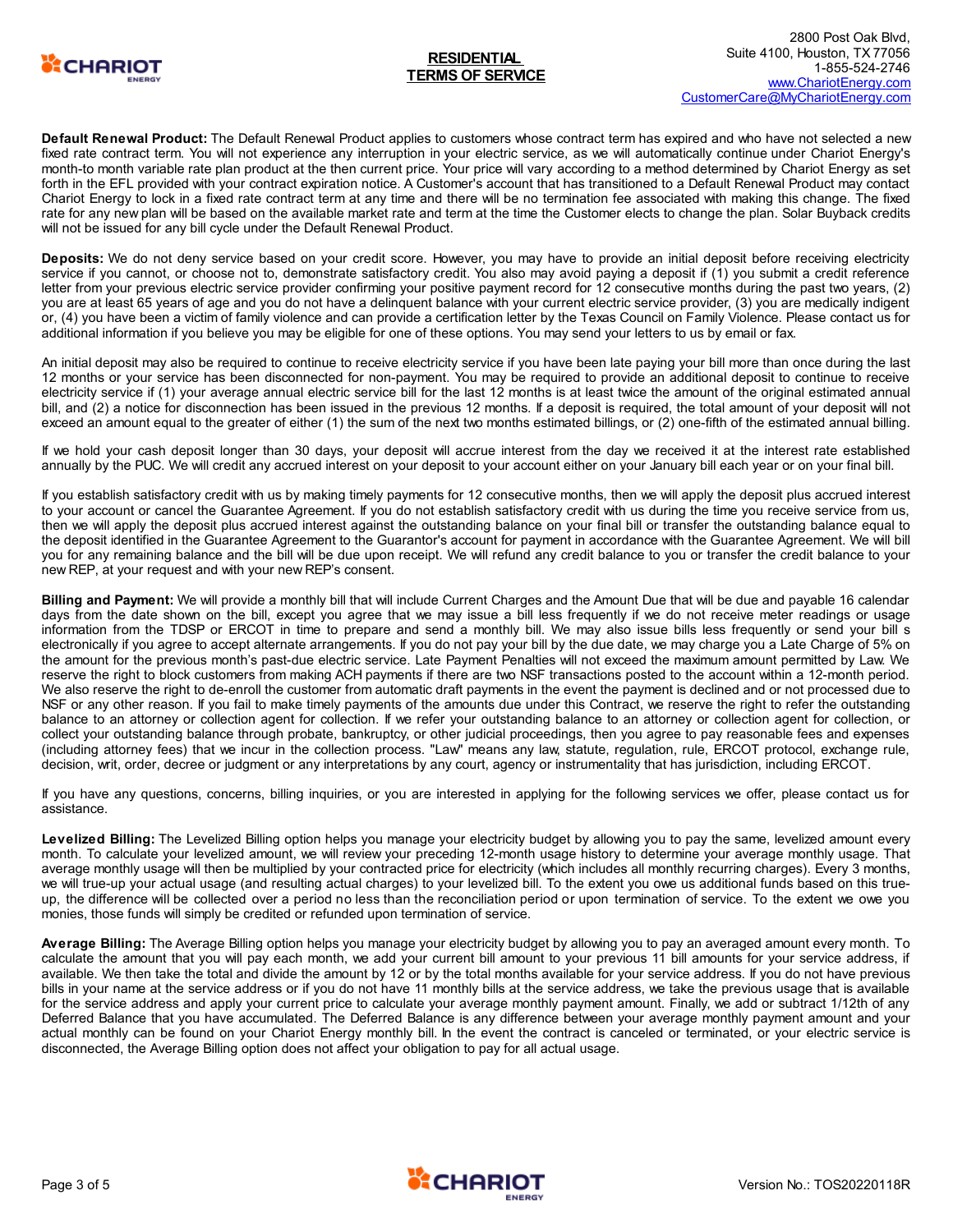

### **Automatic Bank Draft:** You may conveniently pay your bill by automatic bank draft. **Automatic Credit Card Pay:** You may pay your bill by Visa, MasterCard, Discover or American Express. **Online Account Management:** You may receive, view and/or pay your bill electronically through our online account management.

We reserve the right to adjust your bill. We may calculate a bill based on estimated meter readings absent actual meter readings from the TDSP or ERCOT. Once actual meter readings are received, we will issue a bill or make adjustments on a subsequent bill. If you agree to purchase other products or services from us, or you purchase products or services that are offered by us but provided from third parties (Third Party Services), you acknowledge that the bill we provide you may include the charges for those products and services. We will apply all payments you make on your bill first to the amounts you owe us for electric service.

**Payment Arrangement Plan:** Please call us if you anticipate having difficulty paying your bill by the due date. Chariot Energy may offer you a payment arrangement that allows you to pay your bill after your due date, but before your next bill is due.

**Deferred Payment Plan:** Please call us if you anticipate having difficulty paying your bill by the due date. You may be eligible for payment assistance or a deferred payment plan. A deferred payment plan allows you to pay an outstanding bill in installments that extend beyond the due date of the next bill. Deferred payment plans are also available for customers whose bills become due during an extreme weather emergency as declared by your TDSP; during a state of disaster declared by the governor in the area covered by the declaration, as directed by the PUCT; or to customers who were previously under-billed by \$50.00 or more. If the under-billing is \$50.00 or more, we will offer a deferred payment plan option for the same length of time as that of the under-billing. A deferred payment plan may not be offered to customers whose underpayment is due to theft of service.

If you are not currently on a deferred, budget billing, or average payment plan, we will make a deferred payment plan available, upon request, for a bill that becomes due in July, August, or September to a residential customer that meets the following requirements: 1) customers designated as Critical Care Residential Customers or Chronic Condition Residential Customers; or 2) customers who have expressed an inability to pay unless they have been disconnected during the preceding 12 months, have submitted more than two payments during the preceding 12 months that were found to have insufficient funds available, or have received service from us for less than three months and demonstrate a lack of sufficient credit or a satisfactory payment history with their previous electric service provider. You may choose: (a) a plan that requires an initial payment no greater than 50% of the amount due and the remainder paid over at least five billing cycles a level or (b) an average payment plan. Similarly, we will make a deferred payment plan available upon request for the same eligible customer classes for a bill that becomes due in January or February if, in the prior month, the TDSP notified the PUCT of an extreme weather emergency for the customer's county in the TDSP service area for at least five consecutive days during the month.

All customers should be advised that if they choose to enter into a deferred payment plan or an average payment plan, a switch-hold may be placed on their account. A switch-hold means that you will not be able to buy electricity from other companies until you pay the past due amount owed to Chariot Energy. The switch-hold will be removed after your final payment on this past due amount is processed. While a switch-hold applies, if you are disconnected for not paying Chariot Energy, you will need to pay us to get your electricity turned back on. The Disconnect Fee will be assessed on your account if you do not pay the past due amount before the date your service is subject to disconnection as stated on your disconnection notice regardless of an extension on your account for any reason, including your eligibility for payment assistance or a deferred payment plan. A Chariot Energy Assistance program is also available to provide payment assistance to qualified customers who have experienced an emergency or temporary hardship impacting their financial status. The program is funded in part by contributions from Chariot Energy customers. You may contribute to this program on your bill each month. Chariot Energy also offers energy efficiency programs to all customers, including low-income customers.

If you fail to timely pay the amounts due and we refer your outstanding balance to an attorney or third party collection agent for collection, or file a lawsuit, or collect your outstanding balance through probate, bankruptcy or other judicial proceedings, then you agree to pay a 30% third party collection fee that will be assessed against your past due balance

**Correspondence:** We offer the option to enroll in paperless billing, where your invoices along with renewal offers, marketing and promotions will be emailed to an address kept on file. Other notices, such as but not limited to disconnection notices may still be mailed to your postal address. To enroll in this option, simply login into your chariot online account and update the bill delivery preference. It is important that you keep a valid email address on file.

**Disconnection of Your Electric Service:** WE MAY REQUEST DISCONNECTION OF YOUR ELECTRIC SERVICE IF YOU DO NOT PAY YOUR DEPOSIT OR THE PAST DUE AMOUNT OF YOUR ELECTRIC SERVICE BILL IN FULL BY THE DUE DATE ON THE DISCONNECT NOTICE. We will notify you before we disconnect electric service, as authorized by the PUCT. We may request disconnection of your electric service without prior notice immediately under specific situations, including the existence of a dangerous condition at your service address or theft of service.

If you receive a disconnection notice, we may also charge you a Disconnect Fee if you do not pay the past due amount before the date your service is subject to disconnection as stated in the disconnection notice. This charge will apply regardless of whether your electric service is actually disconnected.

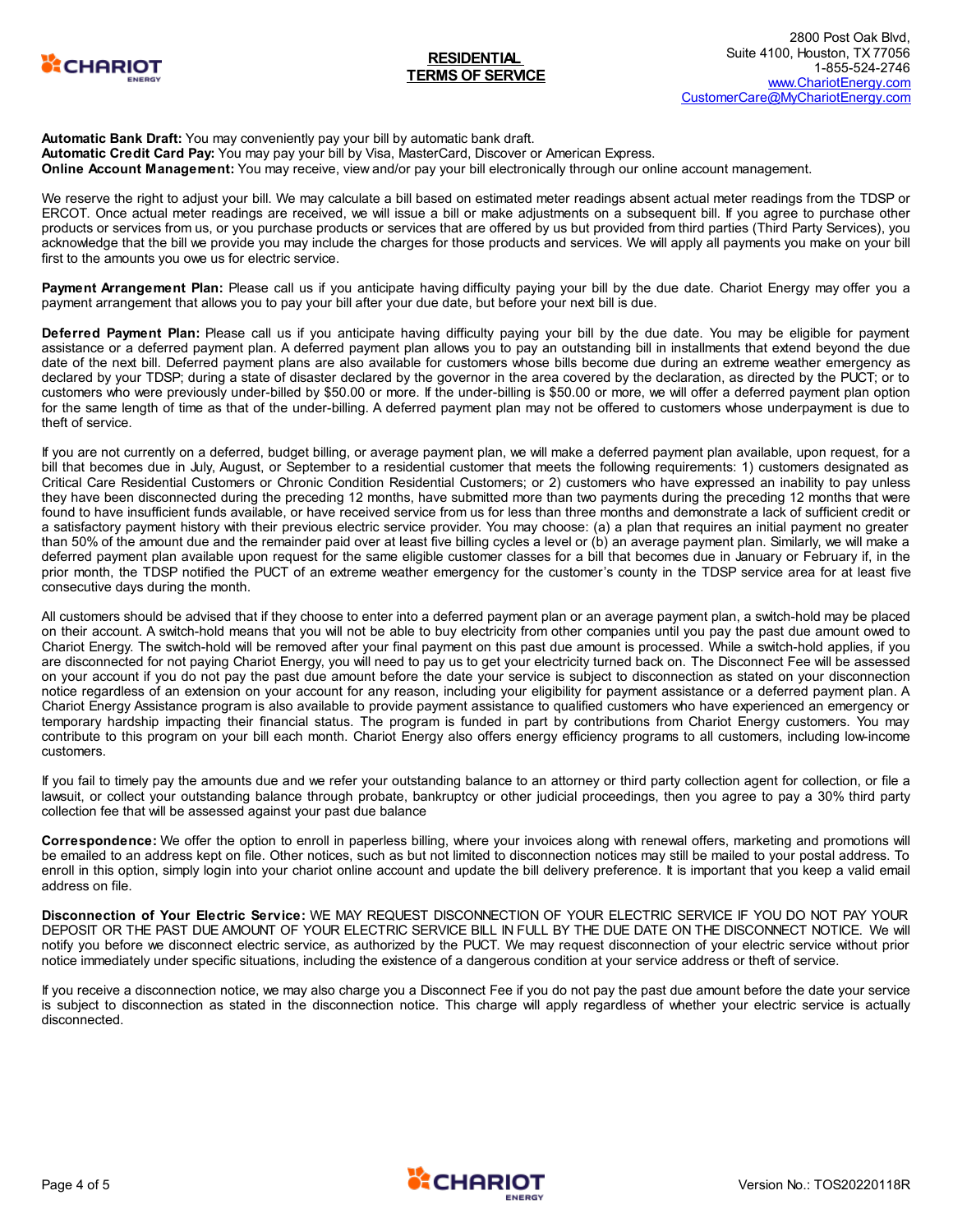

Customer Account Updates: Chariot Energy may also communicate with you through an Account Update process. At the time of enrollment with us, you must provide a valid mobile number that can accept text messages. Standard text messaging rates may apply as charged by your mobile phone service provider. By providing your mobile phone number, you authorize Chariot Energy to have additional avenues contact you using an automated dialer or via text messages.

- 1. When you opt-in to the SMS service, we will send you an SMS to confirm your signup.
- 2. You can cancel the SMS service at any time. Just text "STOP" to 28181. After you send the SMS message "STOP" to us, we will send you an SMS message to confirm that you have been unsubscribed. After the confirmation message, you will no longer receive SMS messages from us. If you want to join the SMS service again, please email our customer service at [CustomerCare@MyChariotEnergy.com](mailto:CustomerCare@MyChariotEnergy.com) or call at 1-855-524-2746.
- 3. If at any time you forget what keywords are supported, just text "HELP" to 28181 . After you send the SMS message "HELP" to us, we will respond with instructions on how to use our SMS service as well as how to unsubscribe.
- 4. We are able to deliver messages to the following mobile phone carriers:
	- 0. **Major carriers:** AT&T, Verizon Wireless, Sprint, T-Mobile, MetroPCS, U.S. Cellular, Alltel, Boost Mobile, Nextel, and Virgin Mobile.
	- 1. **Minor carriers:** Alaska Communications Systems (ACS), Appalachian Wireless (EKN), Bluegrass Cellular, Cellular One of East Central IL (ECIT), Cellular One of Northeast Pennsylvania, Cincinnati Bell Wireless, Cricket, Coral Wireless (Mobi PCS), COX, Cross, Element Mobile (Flat Wireless), Epic Touch (Elkhart Telephone), GCI, Golden State, Hawkeye (Chat Mobility), Hawkeye (NW Missouri), Illinois Valley Cellular, Inland Cellular, iWireless (Iowa Wireless), Keystone Wireless (Immix Wireless/PC Man), Mosaic (Consolidated or CTC Telecom), Nex-Tech Wireless, NTelos, Panhandle Communications, Pioneer, Plateau (Texas RSA 3 Ltd), Revol, RINA, Simmetry (TMP Corporation), Thumb Cellular, Union Wireless, United Wireless, Viaero Wireless, and West Central (WCC or 5 Star Wireless). \*\*\*Carriers are not liable for delayed or undelivered messages\*\*\*.
- 5. As always, message and data rates may apply for any messages sent to you from us and to us from you. Message frequency varies. If you have any questions about your text plan or data plan, it is best to contact your wireless provider. For all questions about the services provided by this short code, you can send an email to [CustomerCare@MyChariotEnergy.com](mailto:CustomerCare@MyChariotEnergy.com) or call us at 1-855-524-2746.
- 6. If you have any questions regarding privacy, please read our privacy policy: [https://chariotenergy.com/privacy-policy/](https://chariotenergy.com/privacy-policy)

**Referral Program:** Referrers will receive bill credit within 90 days of referrals start date with Chariot Energy. Bill credits may not be exchanged for cash payments and will only apply to the account in the referrer's name based on his or her assigned referral code. Referred customers will receive his or her bill credit within the first 90 days of service start date and after first on time, made-in-full bill payment. The referred customer's account must be in good standing to receive the bill credit. Should customer discontinue service with Chariot Energy as a customer, he or she will not be entitled to a payout on negative balances generated by referral credits. Bill credits are applied at the account level and should you transfer your service to another location, your bill credits will still be applicable. Chariot Energy reserves the right to change or terminate this program at any time. The refer a friend bill credit is not valid with other offers or promotions.

**Antidiscrimination:** We cannot deny service or require a prepayment or deposit for service based on your race, creed, color, national origin, ancestry, sex, marital status, lawful source of income, level of income, disability, familial status, location in an economically distressed geographic area, or qualification for low income or energy efficiency services. We also cannot use a credit score, a credit history, or utility payment data as the basis for determining the price for electric service for products with a contract term of 12 months or less.

**Critical Care and Chronic Condition Customer** If you have a person permanently residing in your premise who has been diagnosed by a physician as being dependent upon an electric-powered medical device to sustain life, you may apply for designation as a Critical Care Residential Customer. If you have a person permanently residing in your premise who has been diagnosed by a physician as having a serious medical condition that requires an electric-powered medical device or electric heating or cooling to prevent the impairment of a major life function through a significant deterioration or exacerbation of the condition, you may apply for designation as a Chronic Condition Residential Customer. To be considered for such designation, the PUC-approved form must be submitted by facsimile or other electronic means to the TDSP by a physician. The TDSP will notify you of the final status of your designation as a Critical Care or Chronic Condition Residential Customer and will notify you when such designation will expire and whether you will receive a renewal notice. The TDSP will also notify us about your status. Designation as a Critical Care or Chronic Condition Residential Customer does not relieve you of your obligation to pay for electric service that you receive from us.

## **Power Outages and Emergencies**

Please call the TDSP telephone number listed on your bill if you have an electrical emergency or a power outage.

## **Dispute or Complaints**

If you have any questions, concerns, or complaints, please contact us. In the unlikely event we cannot immediately respond to your question or complaint, we will promptly investigate the matter and report our findings to you. During this time, you will not be required to pay the disputed portion of your bill. If for any reason you are not satisfied with our response, you may contact the PUC.

### **Limitations of Liability**

**YOU AGREE THAT CAUSES AND EVENTS BEYOND OUR CONTROL, INCLUDING ACTS OF GOD, ACTS OF ANY GOVERNMENTAL AUTHORITY, ACCIDENTS, STRIKES, LABOR TROUBLE, AND EVENTS OF FORCE MAJEURE OCCURRING WITH RESPECT TO THE TDSP,** ERCOT, OR OTHER THIRD-PARTY SYSTEMS OR ASSETS (A FORCE MAJEURE EVENT), MAY RESULT IN INTERRUPTIONS IN SERVICE AND THAT WE WILL NOT BE LIABLE FOR THOSE INTERRUPTIONS. YOU ALSO AGREE THAT WE ARE NOT RESPONSIBLE FOR GENERATING **YOUR ELECTRICITY OR FOR TRANSMITTING AND DISTRIBUTING ELECTRICITY TO YOUR SERVICE ADDRESS. FURTHERMORE, YOU** AGREE THAT WE WILL NOT BE LIABLE WITH RESPECT TO ANY THIRD-PARTY SERVICES; THAT OUR LIABILITY NOT EXCUSED BY REASON OF FORCE MAJEURE OR OTHERWISE WILL BE LIMITED TO DIRECT ACTUAL DAMAGES ONLY; AND NEITHER OF US ARE LIABLE TO THE **OTHER FOR CONSEQUENTIAL, INCIDENTAL, PUNITIVE, EXEMPLARY OR INDIRECT DAMAGES.**